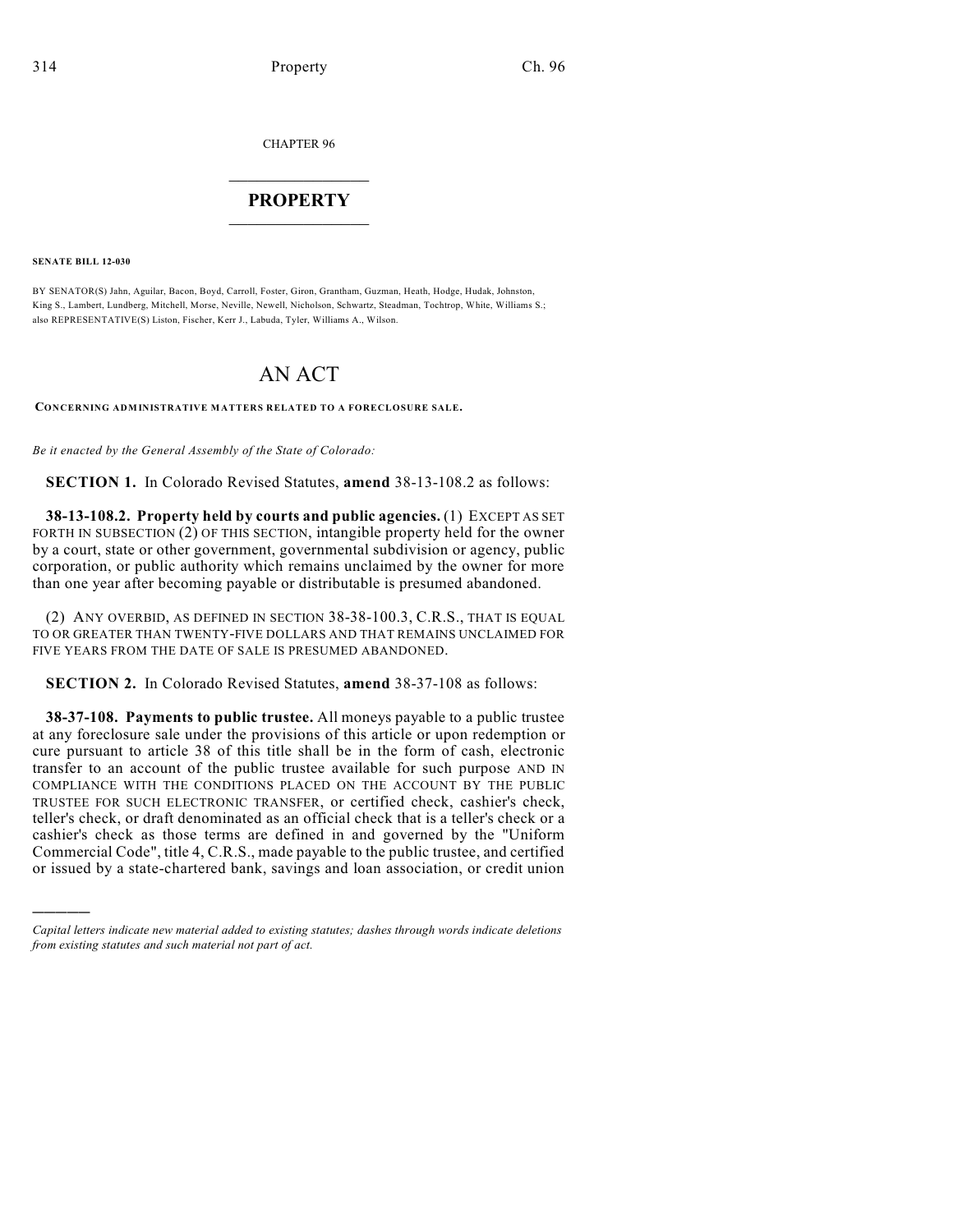licensed to do business in the state of Colorado or a federally chartered bank, savings bank, or credit union.

**SECTION 3.** In Colorado Revised Statutes, 38-38-100.3, **add** (17.3) as follows:

**38-38-100.3. Definitions.** As used in articles 37 to 39 of this title, unless the context otherwise requires:

(17.3) "OVERBID" MEANS THE AMOUNT A PROPERTY IS SOLD FOR AT A FORECLOSURE SALE THAT IS IN EXCESS OF THE WRITTEN OR AMENDED BID AMOUNT EXECUTED BY THE HOLDER OF THE EVIDENCE OF DEBT SECURED BY THE DEED OF TRUST OR OTHER LIEN BEING FORECLOSED.

**SECTION 4.** In Colorado Revised Statutes, 38-38-101, **amend** (10); and **add**  $(1)$  (f.5) as follows:

**38-38-101. Holder of evidence of debt may elect to foreclose.** (1) **Documents required.** Whenever a holder of an evidence of debt declares a violation of a covenant of a deed of trust and elects to publish all or a portion of the property therein described for sale, the holder or the attorney for the holder shall file the following with the public trustee of the county where the property is located:

(f.5) IF THERE IS A LOAN SERVICER OF THE EVIDENCE OF DEBT DESCRIBED IN THE NOTICE OF ELECTION AND DEMAND AND THE LOAN SERVICER IS NOT THE HOLDER, A STATEMENT EXECUTED BY THE HOLDER OF THE EVIDENCE OF DEBT OR THE ATTORNEY FOR SUCH HOLDER, IDENTIFYING, TO THE BEST OF SUCH PERSON'S KNOWLEDGE, THE NAME OF THE LOAN SERVICER;

(10) **Deposit.** The public trustee may require a deposit of up to six hundred fifty dollars or the amount of the fee permitted pursuant to section 38-37-104 (1) (b) (I), whichever is greater, at the time the notice of election and demand is filed, to be applied against the fees and costs of the public trustee. The public trustee may allow the attorney for the holder of the evidence of debt to establish one or more accounts with the public trustee, which the public trustee may use to pay the fees and costs of the public trustee in any foreclosure filed by the holder or the attorney for the holder, or through which the public trustee may transmit refunds or cures, excess proceeds OVERBIDS, or redemption proceeds.

**SECTION 5.** In Colorado Revised Statutes, 38-38-103, **add** (4) (a) (II.5) as follows:

**38-38-103. Combined notice - publication - providing information.**  $(4)$  (a) The combined notices required to be mailed pursuant to subsections  $(1)$ ,  $(2)$ , and (3) of this section shall contain the following:

(II.5) THE STATEMENT, WHICH MUST BE IN BOLD: IF THE SALE DATE IS CONTINUED TO A LATER DATE, THE DEADLINE TO FILE A NOTICE OF INTENT TO CURE BY THOSE PARTIES ENTITLED TO CURE MAY ALSO BE EXTENDED;

**SECTION 6.** In Colorado Revised Statutes, 38-38-104, **amend** (2) (a), (2) (b),  $(5)$ , and  $(7)$  as follows: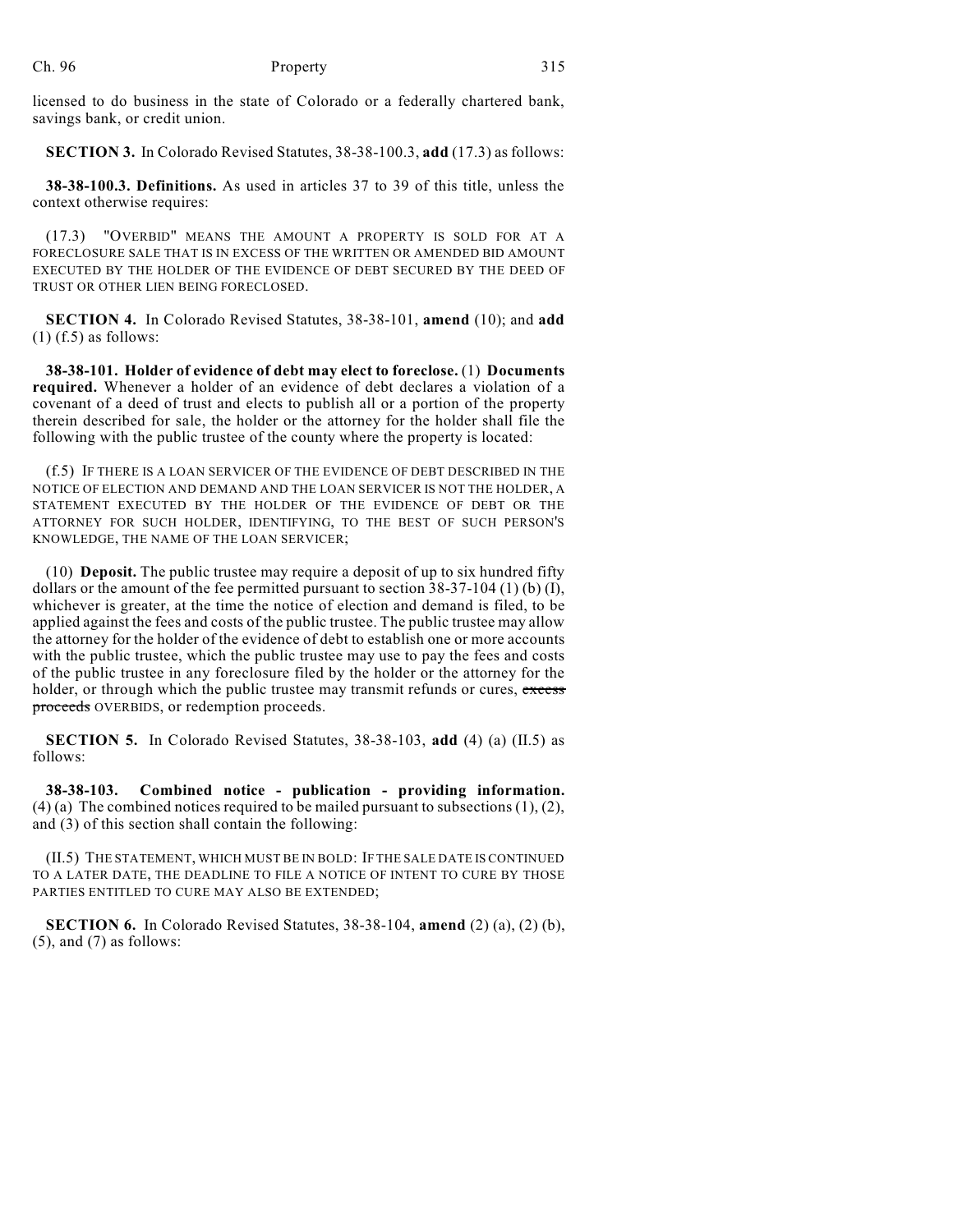#### 316 Property Ch. 96

**38-38-104. Right to cure when default is nonpayment - right to cure for certain technical defaults.** (2) (a) (I) Promptly upon receipt of a notice of intent to cure by the officer, but no less than twelve calendar days prior to the date of sale, the officer shall transmit by mail, facsimile, or electronic means to the person executing the notice of election and demand a request for a statement of all sums necessary to cure the default. The CURE statement shall be filed with the officer by the attorney for the holder or, if none, by the holder of the evidence of debt and shall set forth the amounts necessary to cure as identified in paragraph (b) of this subsection (2), with the same detail as required for a bid pursuant to section 38-38-106 THE CURE STATEMENT. Upon receipt of the statement of the amounts needed to cure, the officer shall transmit the CURE statement in writing to the person filing the notice of intent to cure the default.

(II) IF A CURE STATEMENT IS REQUIRED PURSUANT TO SUBPARAGRAPH (I) OF THIS PARAGRAPH (a), THE HOLDER OF THE EVIDENCE OF DEBT SHALL SUBMIT A SIGNED AND ACKNOWLEDGED CURE STATEMENT, OR THE OFFICE OF THE ATTORNEY FOR THE HOLDER SHALL SUBMIT A SIGNED CURE STATEMENT, SPECIFYING THE FOLLOWING AMOUNTS, ITEMIZED IN SUBSTANTIALLY THE FOLLOWING CATEGORIES AND IN SUBSTANTIALLY THE FOLLOWING FORM:

## CURE STATEMENT

| To:                                                                                                                                                                |  |
|--------------------------------------------------------------------------------------------------------------------------------------------------------------------|--|
| PUBLIC TRUSTEE (OR SHERIFF) OF THE COUNTY (OR CITY AND COUNTY)<br>OF , STATE OF COLORADO (HEREINAFTER THE "OFFICER").                                              |  |
| FORECLOSURE SALE NUMBER:                                                                                                                                           |  |
| GRANTOR:                                                                                                                                                           |  |
| THE DATE THROUGH WHICH THE<br><b>CURE STATEMENT IS EFFECTIVE:</b>                                                                                                  |  |
| THE FOLLOWING IS AN ITEMIZATION OF ALL SUMS NECESSARY TO CURE THE DEFAULT<br>(ANY AMOUNT THAT IS BASED ON A GOOD FAITH ESTIMATE IS INDICATED WITH AN<br>ASTERISK): |  |
| PAYMENTS DUE UNDER THE EVIDENCE OF DEBT:                                                                                                                           |  |
|                                                                                                                                                                    |  |
| <b>ACCRUED LATE CHARGES</b>                                                                                                                                        |  |
| OTHER AMOUNTS DUE UNDER THE EVIDENCE OF DEBT<br>(SPECIFY)                                                                                                          |  |
|                                                                                                                                                                    |  |
| <b>PROPERTY INSPECTIONS</b>                                                                                                                                        |  |
| PROPERTY, GENERAL LIABILITY,                                                                                                                                       |  |
| AND CASUALTY INSURANCE                                                                                                                                             |  |
| CERTIFICATE OF TAXES DUE                                                                                                                                           |  |
| PROPERTY TAXES PAID BY THE HOI DER                                                                                                                                 |  |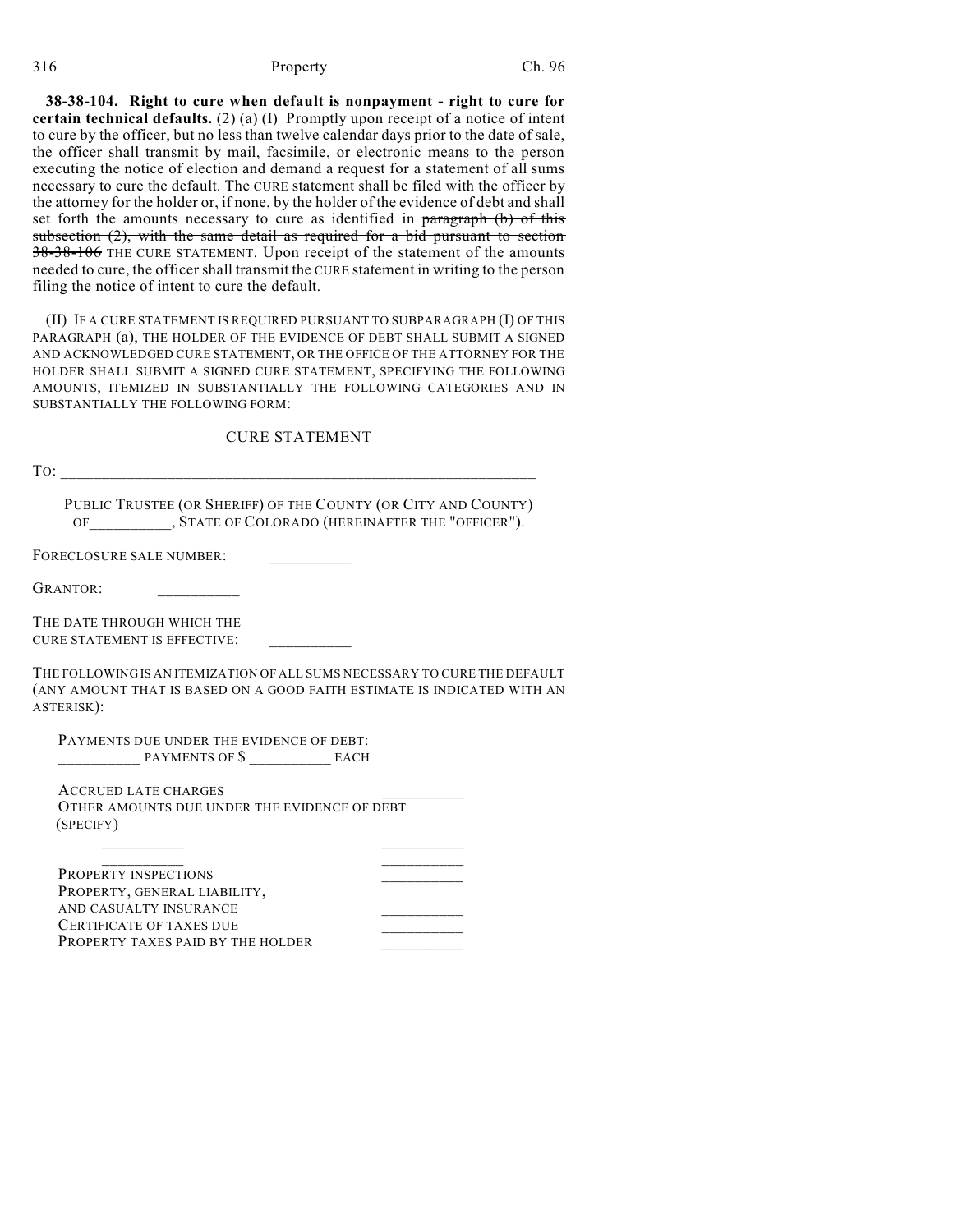| п. | U) |
|----|----|
| n  | n  |
|    |    |

| <b>OWNER ASSOCIATION</b>                    |                          |  |  |  |
|---------------------------------------------|--------------------------|--|--|--|
| ASSESSMENT PAID BY THE HOLDER               |                          |  |  |  |
| PERMITTED AMOUNTS PAID ON                   |                          |  |  |  |
| PRIOR LIENS                                 |                          |  |  |  |
| LESS IMPOUND/ESCROW ACCOUNT CREDIT          |                          |  |  |  |
| PLUS IMPOUND/ESCROW ACCOUNT                 |                          |  |  |  |
| <b>DEFICIENCY</b>                           |                          |  |  |  |
| <b>TITLE COSTS</b>                          |                          |  |  |  |
| <b>RULE 120 DOCKET FEE</b>                  |                          |  |  |  |
| <b>RULE 120 POSTING COSTS</b>               |                          |  |  |  |
| COURT COSTS                                 |                          |  |  |  |
| POSTAGE/DELIVERY COSTS                      |                          |  |  |  |
| SERVICE/POSTING COSTS                       |                          |  |  |  |
| <b>ATTORNEY FEES</b>                        |                          |  |  |  |
| OTHER FEES AND COSTS (SPECIFY):             |                          |  |  |  |
|                                             |                          |  |  |  |
|                                             |                          |  |  |  |
|                                             |                          |  |  |  |
| <b>REINSTATEMENT TOTAL</b>                  |                          |  |  |  |
| (DOES NOT INCLUDE OFFICER'S FEES AND COSTS) |                          |  |  |  |
| <b>OFFICER'S FEES AND COSTS</b>             |                          |  |  |  |
|                                             | (TO BE ADDED BY OFFICER) |  |  |  |
| TOTAL TO CURE                               | \$                       |  |  |  |

## **IT MAY TAKE SEVERAL DAYS BEFORE THE CURE IS PROCESSED AND ENTERED INTO THE HOLDER'S RECORDS.**

(TO BE ADDED BY OFFICER)

THE TOTAL TO CURE DOES NOT INCLUDE ANY FUTURE MONTHLY MORTGAGE PAYMENTS THAT MAY BE DUE.

> NAME OF THE HOLDER OF THE EVIDENCE OF DEBT AND THE ATTORNEY FOR THE HOLDER:

| Holder:                             |  |
|-------------------------------------|--|
| ATTORNEY:                           |  |
| PRINTED NAME:                       |  |
| SIGNATURE:                          |  |
| <b>ATTORNEY ADDRESS:</b>            |  |
| <b>ATTORNEY BUSINESS TELEPHONE:</b> |  |

(b) No later than 12 noon on the day before the sale, the person desiring to cure the default shall pay to the officer all sums that are due and owing under the evidence of debt and deed of trust or other lien being foreclosed and all fees and costs of the holder of the evidence of debt including but not limited to all fees and costs of the attorney for the holder allowable under the evidence of debt, deed of trust, or other lien being foreclosed through the effective date THAT ARE set forth in the cure statement; except that any principal that would not have been due in the absence of acceleration shall not be included in such sums due.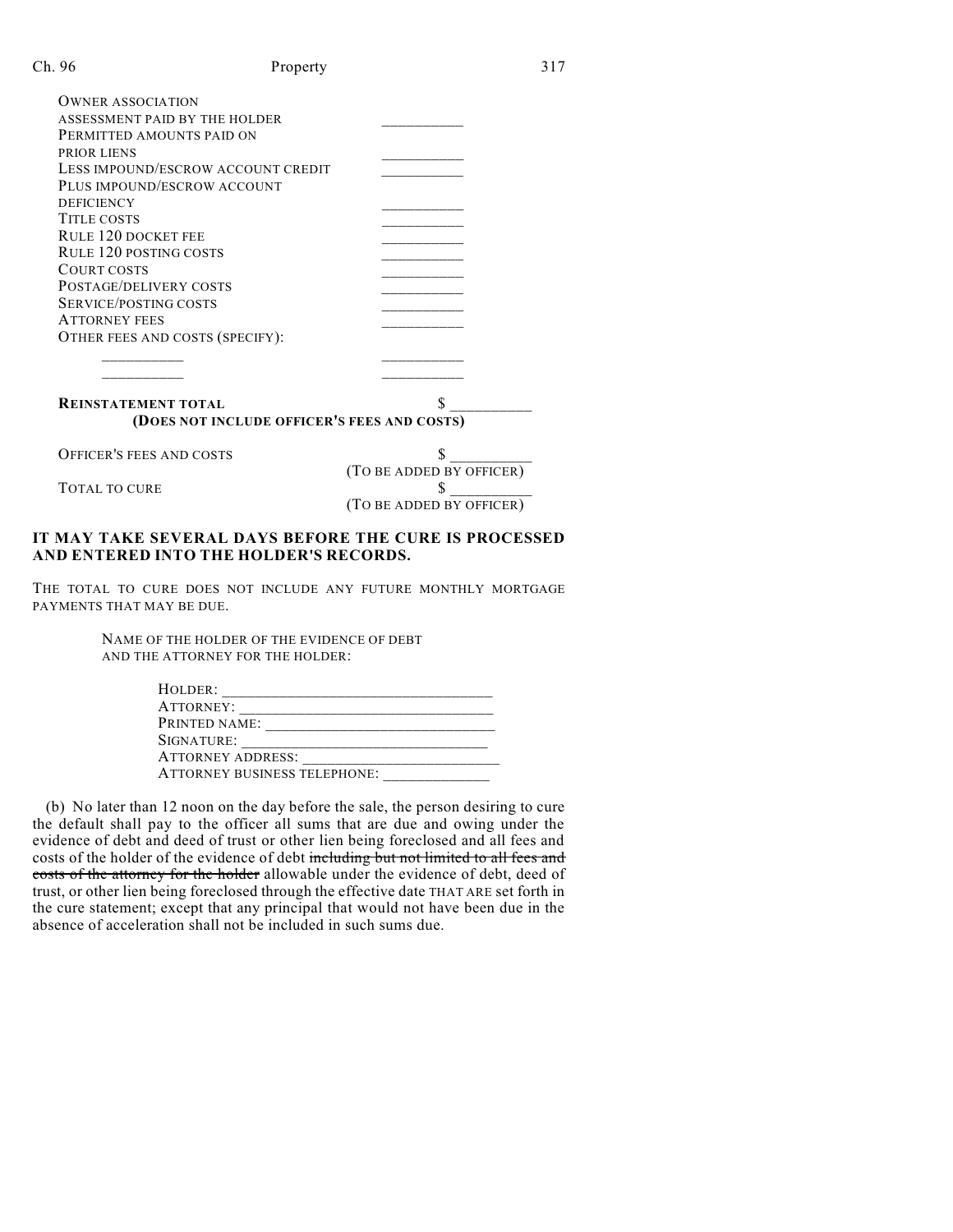#### 318 Property Ch. 96

(5) A cure statement pursuant to paragraph (a) of subsection (2) of this section shall state the period for which it is effective. The cure statement shall be effective for at least ten calendar days after the date of the cure statement IS RECEIVED BY THE OFFICER or until the last day to cure under paragraph (b) of subsection (2) of this section, whichever occurs first. The cure statement shall be effective for no more than thirty calendar days after the date  $of$  the cure statement IS RECEIVED BY THE OFFICER or until the last day to cure under paragraph (b) of subsection (2) of this section, whichever occursfirst. The use of good faith estimates in the cure statement with respect to interest and fees and costs is specifically authorized by this article, so long as the cure statement states that it is a good faith estimate effective through the last day to cure as indicated in the cure statement. The use of a good faith estimate IN THE CURE STATEMENT shall not change or extend the period or effective date of a cure statement.

(7) If the holder of the evidence of debt or the attorney for the holder receives a request for a cure statement under paragraph (a) of subsection (2) of this section and does not file a cure statement with the public trustee OFFICER by the earlier of ten business days after receipt of the request or the close of operations in the public trustee's office on the eighth calendar day before the date of the sale, the officer shall continue the sale for one week. Thereafter and until the cure statement is filed, the officer shall continue the sale an additional week for each week that the holder fails to file the cure statement; except that the sale shall not be continued beyond the period of continuance allowed under section 38-38-109 (1) (a). A CURE STATEMENT MUST BE RECEIVED BY 12 NOON ON THE DAY IT IS DUE IN ORDER TO MEET A DEADLINE SET FORTH IN THIS SUBSECTION (7).

**SECTION 7.** In Colorado Revised Statutes, 38-38-105, **amend** (3); and **add** (4) as follows:

**38-38-105. Court order authorizing sale mandatory - notice of hearing for residential properties- definition.** (3) Not lessthan fifteen FOURTEEN days before the date set for the hearing pursuant to rule 120 or other rule of the Colorado rules of civil procedure, the holder or the attorney for the holder seeking an order authorizing sale under this section for a residential property shall cause a notice of hearing as described in rule 120 (b) of the Colorado rules of civil procedure to be posted in a conspicuous place on the property that is the subject of the sale. If possible, the notice shall be posted on the front door of the residence, but if access to the door is not possible or is restricted, the notice shall be posted at an alternative conspicuous location, such as a gate or similar impediment. IF A PERSON AT THE RESIDENCE IS IMPEDING POSTING AT THE RESIDENCE AT THE TIME OF THE ATTEMPTED POSTING, THE NOTICE MAY BE HANDED TO THAT PERSON TO SATISFY THIS POSTING REQUIREMENT. THE NOTICE REQUIRED BY THIS SUBSECTION (3) IS SUFFICIENT IF IT COMPLIES WITH THE REQUIREMENTS OF THIS SECTION WITHOUT REGARD TO ANY REQUIREMENTS FOR SERVICE OF PROCESS IN A CIVIL ACTION REQUIRED BY COURT RULE.

(4) AS USED IN THIS SECTION, "RESIDENTIAL PROPERTY" MEANS ANY REAL PROPERTY UPON WHICH A DWELLING, AS DEFINED IN SECTION 5-1-301 (18), C.R.S., IS CONSTRUCTED AND OCCUPIED.

**SECTION 8.** In Colorado Revised Statutes, 38-38-106, **amend** (1) and (2) as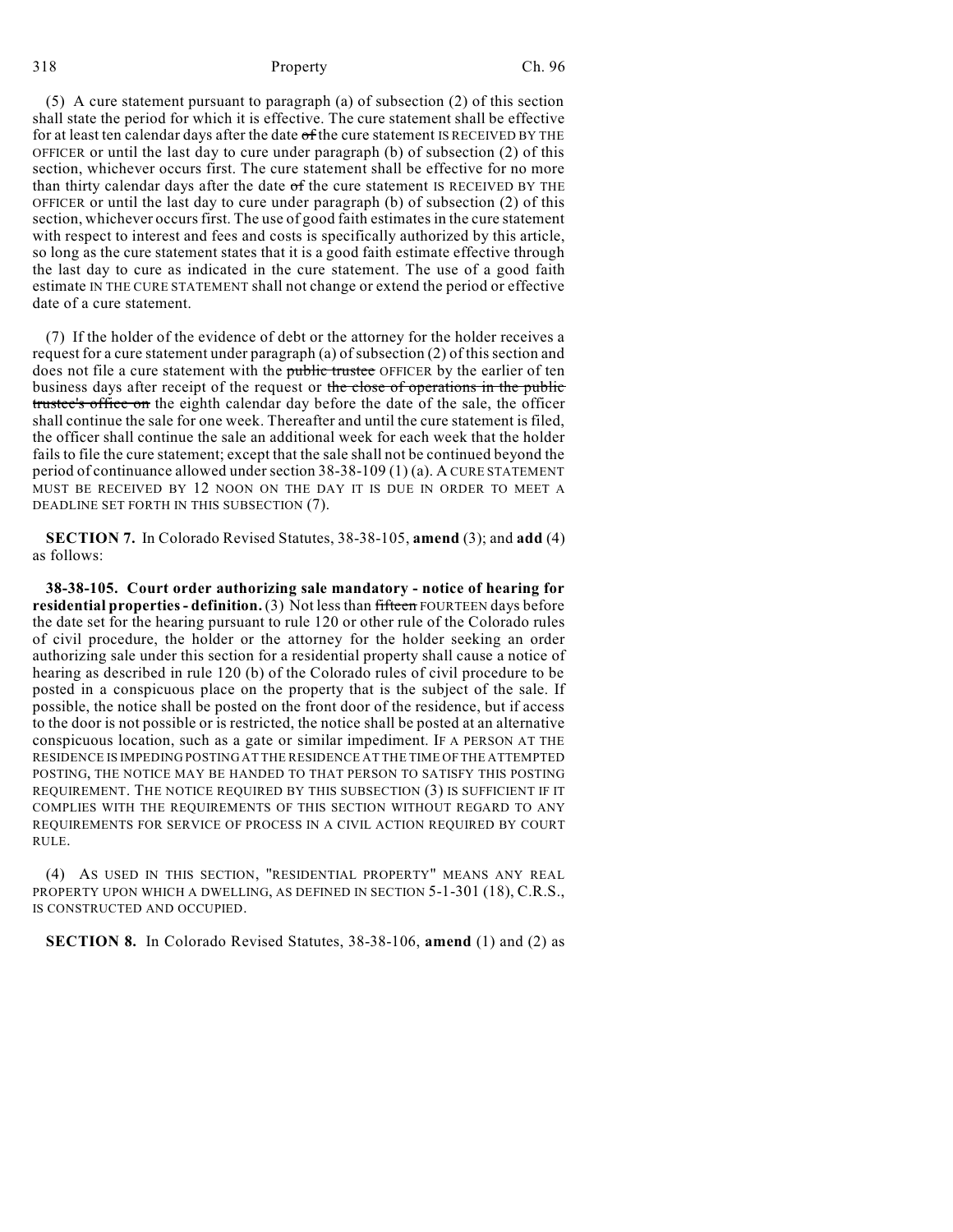Ch. 96 **Property Property** 319

follows:

**38-38-106. Bid required - form of bid.** (1) The holder of the evidence of debt or the attorney for the holder shall submit a bid to THAT IS RECEIVED BY the officer no later than 12 noon on the second business day prior to the date of sale as provided in this section. The holder or the attorney for the holder need not personally attend the sale. If the bid is not timely submitted RECEIVED BY THE OFFICER BY THE DEADLINE, the officer shall continue the sale for one week and shall announce or post a notice of the continuance at the time and place designated for the sale.

(2) The holder of the evidence of debt shall submit a signed and acknowledged bid, or the attorney for the holder shall submit a signed bid, which shall specify the following amounts, itemized in substantially the following categories and in substantially the following form:

BID

 $To:$ Public Trustee (or Sheriff) of the County (or City and County) of \_\_\_\_\_, State of Colorado (hereinafter the "officer"). Date:  $\frac{1}{\sqrt{1-\frac{1}{2}}\cdot\frac{1}{\sqrt{1-\frac{1}{2}}}}$ \_\_\_\_\_\_\_\_\_\_\_\_ , whose mailing address is \_\_\_\_\_\_\_\_\_\_\_\_ , bids the sum of  $\text{\$}$  \_\_\_\_\_\_ in your Sale No. \_\_\_\_\_\_ to be held on the \_\_\_\_\_\_ day of \_\_\_\_\_\_, 20\_\_\_. The following is an itemization of all amounts due the holder of the evidence of debt secured by the deed of trust or other lien being foreclosed. Street address of property being foreclosed, if known: Regular [ ] / default [ ] rate of interest as of the date of sale: \_\_\_\_\_\_\_\_\_\_ (Inapplicable items may be omitted): Amounts due under the evidence of debt: Principal  $\sim$ Interest \_\_\_\_\_\_\_\_\_\_ Late charges Allowable prepayment penalties or premiums Other amounts due under the evidence of debt

| (specify)          |  |
|--------------------|--|
| Category subtotal: |  |

Other fees and costs advanced by the holder of evidence of debt: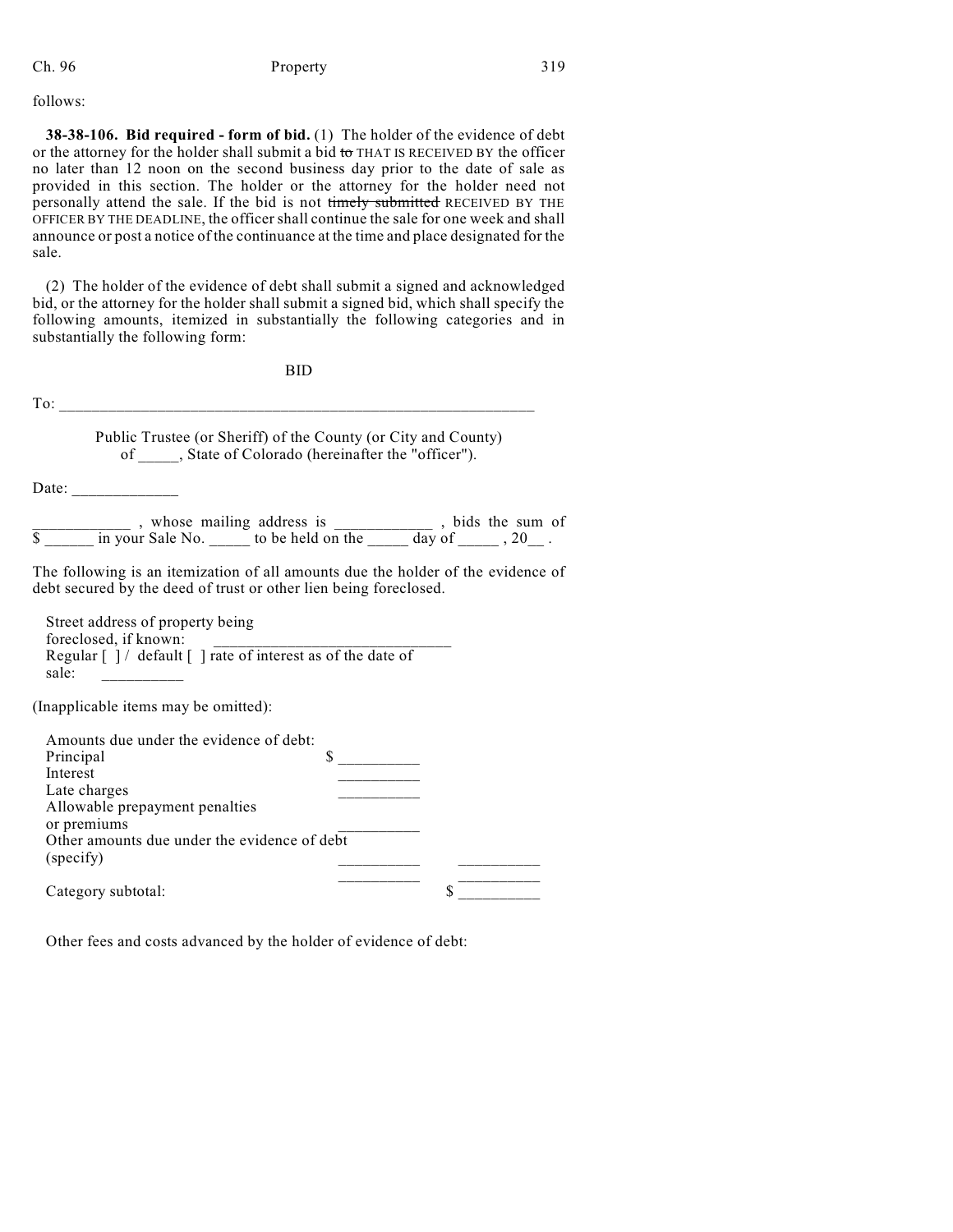| Property, general liability, and<br>casualty insurance<br>Property inspections<br>Appraisals<br>Taxes and assessments<br>Utility charges owed or incurred<br>Homeowner's OWNER association<br>assessment paid<br>Permitted amounts paid on |  |
|--------------------------------------------------------------------------------------------------------------------------------------------------------------------------------------------------------------------------------------------|--|
|                                                                                                                                                                                                                                            |  |
|                                                                                                                                                                                                                                            |  |
|                                                                                                                                                                                                                                            |  |
|                                                                                                                                                                                                                                            |  |
|                                                                                                                                                                                                                                            |  |
|                                                                                                                                                                                                                                            |  |
|                                                                                                                                                                                                                                            |  |
|                                                                                                                                                                                                                                            |  |
| prior liens                                                                                                                                                                                                                                |  |
| Permitted lease payments                                                                                                                                                                                                                   |  |
| Less impound/escrow account                                                                                                                                                                                                                |  |
| credit                                                                                                                                                                                                                                     |  |
| Plus impound/escrow account                                                                                                                                                                                                                |  |
| deficiency                                                                                                                                                                                                                                 |  |
| Other (describe)                                                                                                                                                                                                                           |  |
|                                                                                                                                                                                                                                            |  |
| S<br>Category subtotal:                                                                                                                                                                                                                    |  |
| Attorney fees and advances:                                                                                                                                                                                                                |  |
| Attorney fees                                                                                                                                                                                                                              |  |
| Title commitments and insurances or                                                                                                                                                                                                        |  |
| abstractor charges                                                                                                                                                                                                                         |  |
| Court docketing                                                                                                                                                                                                                            |  |
| Statutory notice                                                                                                                                                                                                                           |  |
| Postage                                                                                                                                                                                                                                    |  |
| Electronic transmissions                                                                                                                                                                                                                   |  |
| Photocopies                                                                                                                                                                                                                                |  |
| Telephone                                                                                                                                                                                                                                  |  |
| Other (describe)                                                                                                                                                                                                                           |  |
| Category subtotal:<br>\$                                                                                                                                                                                                                   |  |
| Officer fees and costs:                                                                                                                                                                                                                    |  |
| Officer statutory fee                                                                                                                                                                                                                      |  |
| Publication charges                                                                                                                                                                                                                        |  |
| <b>CONFIRMATION DEED FEE</b>                                                                                                                                                                                                               |  |
| <b>CONFIRMATION DEED</b>                                                                                                                                                                                                                   |  |
| <b>RECORDING FEE</b>                                                                                                                                                                                                                       |  |
| Other (describe)                                                                                                                                                                                                                           |  |
| \$<br>Category subtotal:                                                                                                                                                                                                                   |  |
| Total due holder of the evidence                                                                                                                                                                                                           |  |
| of debt                                                                                                                                                                                                                                    |  |
| \$<br><b>Bid</b>                                                                                                                                                                                                                           |  |
| Deficiency                                                                                                                                                                                                                                 |  |
|                                                                                                                                                                                                                                            |  |

I enclose herewith the following:

1. Order authorizing sale.

2. Check (if applicable) to your order in the sum of \$\_\_\_\_\_ covering the

balance of your fees and costs. 3. Other:

Please send us the following:<br>1. Promissory note wi

1. Promissory note with the deficiency, if any, noted thereon.

2. Refund for overpayment of officer's fees and costs, if any.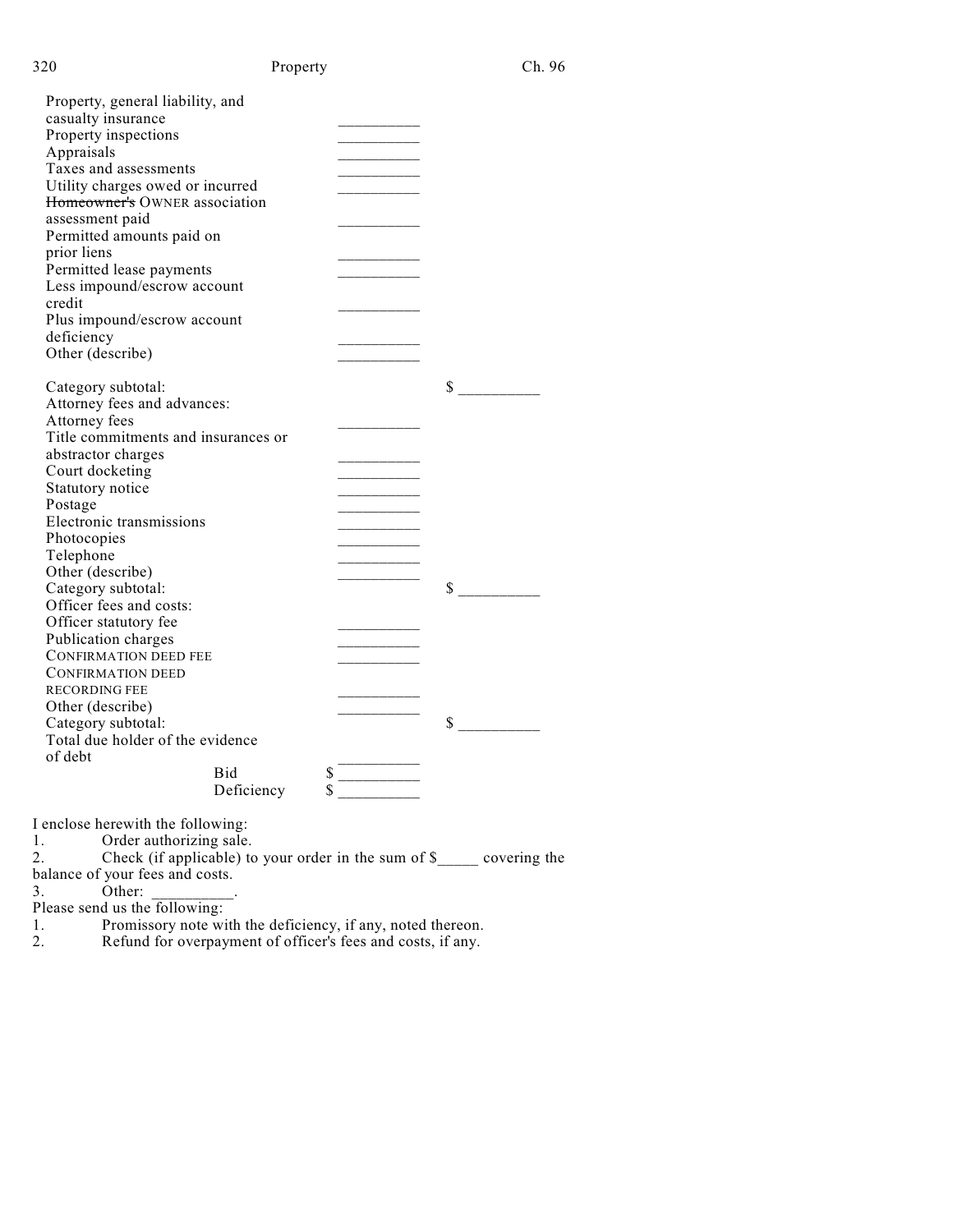3. Other:

| Name of the holder of the evidence of debt |
|--------------------------------------------|
| and the attorney for the holder:           |
| Holder:                                    |
| Attorney:                                  |
| By:                                        |
| Attorney registration number:              |
| Attorney address:                          |
| Attorney business telephone:               |
|                                            |

**SECTION 9.** In Colorado Revised Statutes, 38-38-109, **amend** (2) (b) as follows:

**38-38-109. Continuance of sale - effect of bankruptcy - withdrawal of sale.** (2) **Effect of bankruptcy proceedings.** (b) (I) If the publications of the combined notice prescribed by section  $38-38-103$  (5) or  $13-56-201$  (1), C.R.S., have not been started or if all the publications have not been completed before THE DAY a bankruptcy petition has been filed that automatically stays the officer from conducting the sale, the officer shall immediately cancel any remaining publications of the combined notice and, on the date set for the sale, announce, post, or provide a notice that the sale has been enjoined or has been stayed by the automatic stay provisions of the federal bankruptcy code of 1978, title 11 of the United States Code, as amended. The sale shall not be continued under paragraph (a) of subsection (1) of this section.

(II) When the property is to be sold by the public trustee, upon the termination of any injunction or upon the entry of a bankruptcy court order dismissing the bankruptcy case, abandoning the property being foreclosed, closing the bankruptcy case, or granting relief from the automatic stay provisions of the federal bankruptcy code of 1978, title 11 of the United States Code, as amended, the public trustee shall forthwith rerecord the notice of election and demand and proceed with all additional foreclosure procedures provided by this article, as though the foreclosure had just been commenced, UPON:

(A) THE TERMINATION OF ANY INJUNCTION OR UPON THE ENTRY OF A BANKRUPTCY COURT ORDER DISMISSING THE BANKRUPTCY CASE, ABANDONING THE PROPERTY BEING FORECLOSED, CLOSING THE BANKRUPTCY CASE, OR GRANTING RELIEF FROM THE AUTOMATIC STAY PROVISIONS OFTHE FEDERAL BANKRUPTCY CODE OF 1978, TITLE 11 OF THE UNITED STATES CODE, AS AMENDED; AND

(B) RECEIPT OF A REQUEST FROM THE HOLDER OF THE EVIDENCE OF DEBT OR THE ATTORNEY FOR THE HOLDER TO RESTART THE ACTION. THE PUBLIC TRUSTEE SHALL RERECORD THE NOTICE WITHIN TEN BUSINESS DAYS OF THE REQUEST.

(III) When the property is to be sold by the sheriff under any statutory or judicial foreclosure or upon execution and levy made pursuant to any court order or decree, upon the NOTIFICATION OF termination of any injunction or upon the entry of a bankruptcy court order dismissing the bankruptcy case, abandoning the property being foreclosed, closing the bankruptcy case, or granting relief from the automatic stay provisions of the federal bankruptcy code of 1978, title 11 of the United States Code, as amended, the sheriff shall forthwith establish a new date of sale and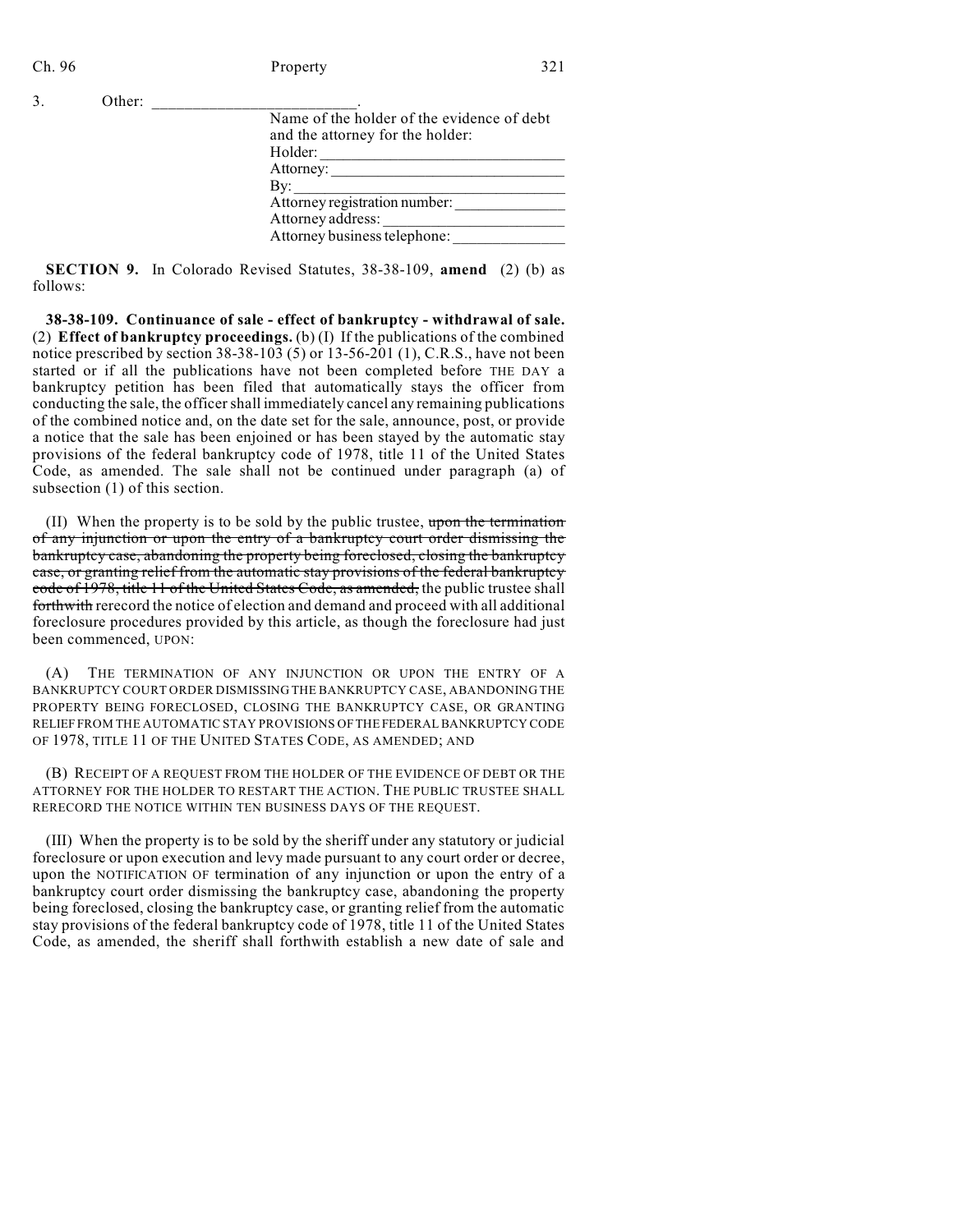republish a new combined notice pursuant to section 13-56-201 (1), C.R.S.

**SECTION 10.** In Colorado Revised Statutes, 38-38-111, **amend** (1), (2), and (3); and **add** (2.5) and (5) as follows:

**38-38-111. Treatment of an overbid - definition.** (1) If, at a sale, the property is sold for an amount in excess of the written or amended bid amount executed by the holder of the evidence of debt secured by the deed of trust or other lien being foreclosed, such excess proceeds AN OVERBID shall be first applied to any deficiency as indicated in the holder's bid, and then paid to the officer to be held in escrow until the end of all redemption periods as provided in section 38-38-302.

(2) Upon the expiration of all redemption periods provided in section 38-38-302, any remaining excess proceeds OVERBID shall be paid in order of recording priority to junior lienors, determined as of the recording date of the notice of election and demand or lis pendens according to the records, who have duly filed a notice of intent to redeem and whose liens have not been redeemed pursuant to section 38-38-302, in each case up to the unpaid amount of each such lienor's lien plus fees and costs. A lienor holding a lien that is not entitled to redeem by virtue of being recorded after the notice of election and demand, a lienor that has not timely filed a notice of intent to redeem pursuant to section 38-38-302, or a lienor who accepts less than a full redemption pursuant to section 38-38-302 (4) (c) shall not have any claim to any portion of the excess proceeds OVERBID. After payment to all lienors and the holder entitled to receive excess proceeds A PORTION OF THE OVERBID pursuant to this section, any remaining excess proceeds OVERBID shall be paid to the owner. of the property as of the date and time of the recording of the notice of election and demand or lis pendens.

(2.5) (a) IF A PUBLIC TRUSTEE MAINTAINS A WEB SITE FOR HIS OR HER OFFICE, THE PUBLIC TRUSTEE SHALL INCLUDE THE FOLLOWING STATEMENT ON SUCH WEB SITE:

**NOTICE TO AN OWNER IN FORECLOSURE:** IF YOUR PROPERTY GOES TO FORECLOSURE AUCTION SALE AND IS PURCHASED FOR MORE THAN THE TOTAL OWED TO THE LENDER AND TO ALL OTHER LIEN HOLDERS, PLEASE CONTACT THE PUBLIC TRUSTEE'S OFFICE AFTER THE SALE BECAUSE YOU MAY HAVE FUNDS DUE TO YOU.

(b) IN ORDER TO PAY THE OWNER OF THE PROPERTY AS REQUIRED PURSUANT TO SUBSECTION (2) OF THIS SECTION, A PUBLIC TRUSTEE SHALL SEND A NOTICE TO THE OWNER. IF THE AMOUNT OF REMAINING OVERBID IS EQUAL TO OR GREATER THAN TWENTY-FIVE DOLLARS, THE PUBLIC TRUSTEE SHALL MAKE REASONABLE EFFORTS TO IDENTIFY THE OWNER'SCURRENT ADDRESS.THE PUBLIC TRUSTEE SHALL MAIL THE OWNER A NOTICE REGARDING THE REMAINING OVERBID TO THE BEST AVAILABLE ADDRESS NO LATER THAN THIRTY DAYS AFTER THE EXPIRATION OF ALL REDEMPTION PERIODS AS PROVIDED IN SECTION 38-38-302.

(3) (a) UNLESS THE PROPERTY IS SOLD BY THE SHERIFF AND ALL THE PROCEEDS OF THE SALE ARE DEPOSITED INTO THE REGISTRY OF THE COURT, any unclaimed excess proceeds REMAINING OVERBID FROM A FORECLOSURE SALE HELD PRIOR TO SEPTEMBER 1, 2012, shall be transferred by the officer to the county treasurer within ninety calendar days after the expiration of all redemption periods as provided in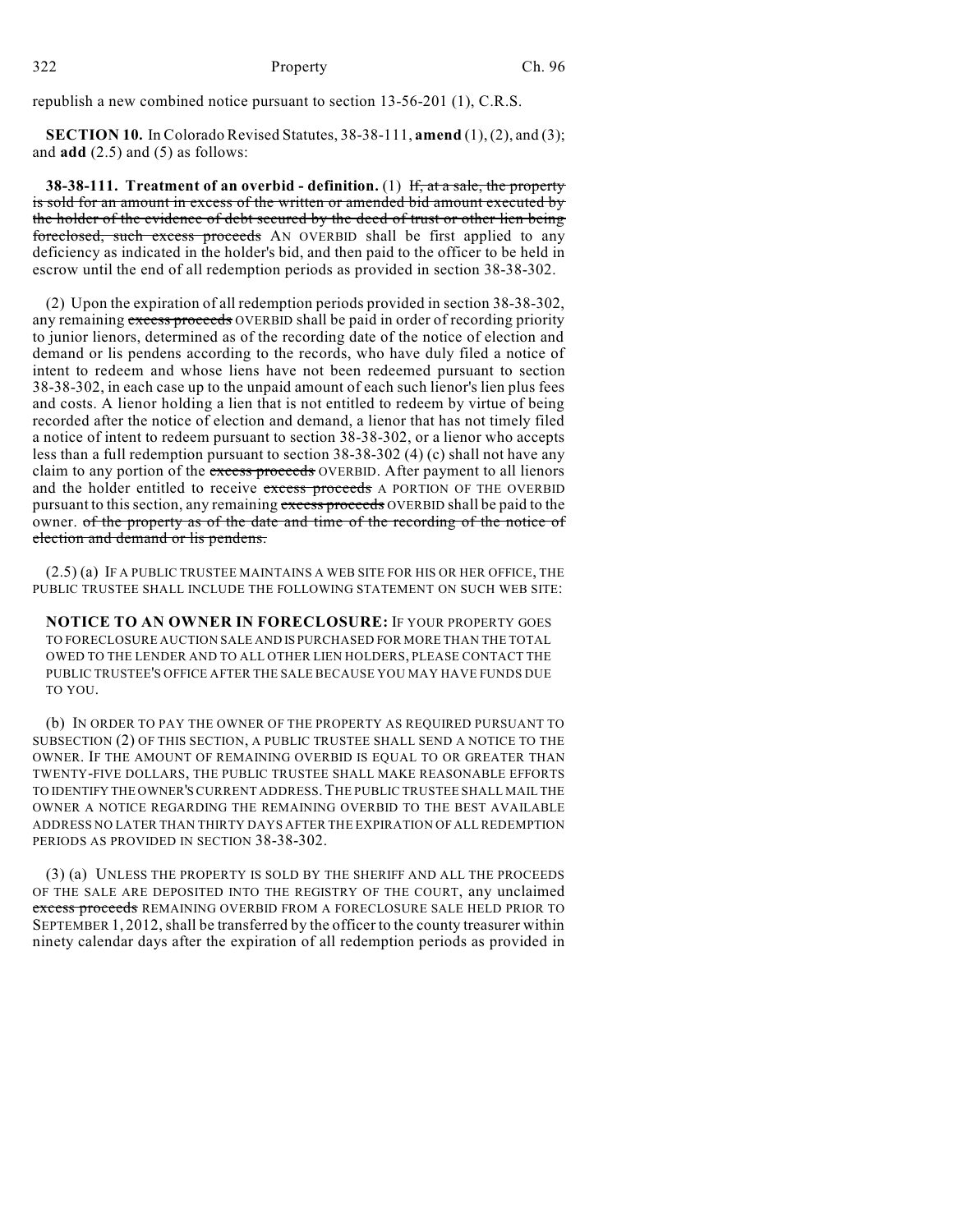#### Ch. 96 **Property** 323

section 38-38-302 and held in escrow, for five years from the date of sale AND ANY UNCLAIMED REMAINING OVERBID FROM A FORECLOSURE SALE HELD ON OR AFTER SEPTEMBER 1, 2012, SHALL BE HELD BY THE OFFICER IN ESCROW. IN EITHER CASE, THE REMAINING OVERBID SHALL BE HELD FOR FIVE YEARS FROM THE DATE OF THE SALE. The county TREASURER OR OFFICER, WHOMEVER HOLDS THE REMAINING OVERBID IN ESCROW, shall be answerable for the funds without interest at any time within the five-year period to such persons as shall be legally entitled to the funds. Any interest earned on the escrowed funds shall be paid to the county at least annually. Any funds UNCLAIMED REMAINING OVERBIDS THAT ARE LESS THAN TWENTY-FIVE DOLLARS AND THAT ARE not claimed within five years from the date of sale shall be paid by the county treasurer to the general fund of the county, After the lapse of five years from the date of sale, no claim therefor having been made and established by any person entitled thereto, said AND SUCH moneys PAID TO THE GENERAL FUND OF THE COUNTY shall become the property of the county. and UNCLAIMED REMAINING OVERBIDS THAT ARE EQUAL TO OR GREATER THAN TWENTY-FIVE DOLLARS AND THAT ARE NOT CLAIMED WITHIN FIVE YEARS FROM THE DATE OF THE SALE SHALL BE PRESUMED TO BE UNCLAIMED PROPERTY FOR PURPOSES OF THE "UNCLAIMED PROPERTY ACT" AND TRANSFERRED TO THE ADMINISTRATOR IN ACCORDANCE WITH SUCH ACT.AFTER THE UNCLAIMED REMAINING OVERBIDS ARE TRANSFERRED TO THE ADMINISTRATOR OR TO THE GENERAL FUND OF THE COUNTY, the county treasurer and officer shall be discharged from any further liability or responsibility for the moneys. except that,

(b) If the moneys UNCLAIMED REMAINING OVERBIDS exceed five hundred dollars and have not been claimed by any person entitled thereto within sixty calendar days from the expiration of all redemption periods as provided by section 38-38-302, the county treasurer OR OFFICER SHALL, within ninety calendar days from the expiration of all redemption periods, shall commence publication of a notice for four weeks, which means publication once each week for five successive weeks in some newspaper of general circulation in the county where the subject property islocated. THE COUNTY TREASURER IS RESPONSIBLE FOR THE NOTICE OF AN OVERBID FROM A FORECLOSURE SALE HELD PRIOR TO SEPTEMBER 1, 2012, AND THE OFFICER IS RESPONSIBLE FOR THE NOTICE OF AN OVERBID FROM A FORECLOSURE SALE HELD ON OR AFTER SEPTEMBER 1, 2012. The notice shall contain the name of the record owner, as of the recording of the notice of election and demand or lis pendens, the owner's address as given in the recorded instrument evidencing the owner's interest, and the legal description and street address, if any, of the property sold at the sale and shall state that excess proceeds were AN OVERBID WAS realized from the sale and that, unless the funds are claimed by the record owner as of the recording of the notice of election and demand or lis pendens or other person entitled thereto within five years from the date of sale, the funds shall become the property of the county in the manner provided in this subsection (3) BE TRANSFERRED TO THE STATE TREASURER AS PART OF THE "UNCLAIMED PROPERTY ACT". The county treasurer OR OFFICER, WHOMEVER HOLDS THE REMAINING OVERBID IN ESCROW, shall also mail a copy of the notice to the record owner as of the recording of the notice of election and demand or lis pendens at the BEST AVAILABLE address. provided in the recorded instrument evidencing his or her interest and at the property address.

(d) The fees and costs of publication and mailing REQUIRED PURSUANT TO THIS SUBSECTION (3) shall be paid from the moneys escrowed by the county treasurer OR OFFICER, WHOMEVER HOLDS THE REMAINING OVERBID IN ESCROW.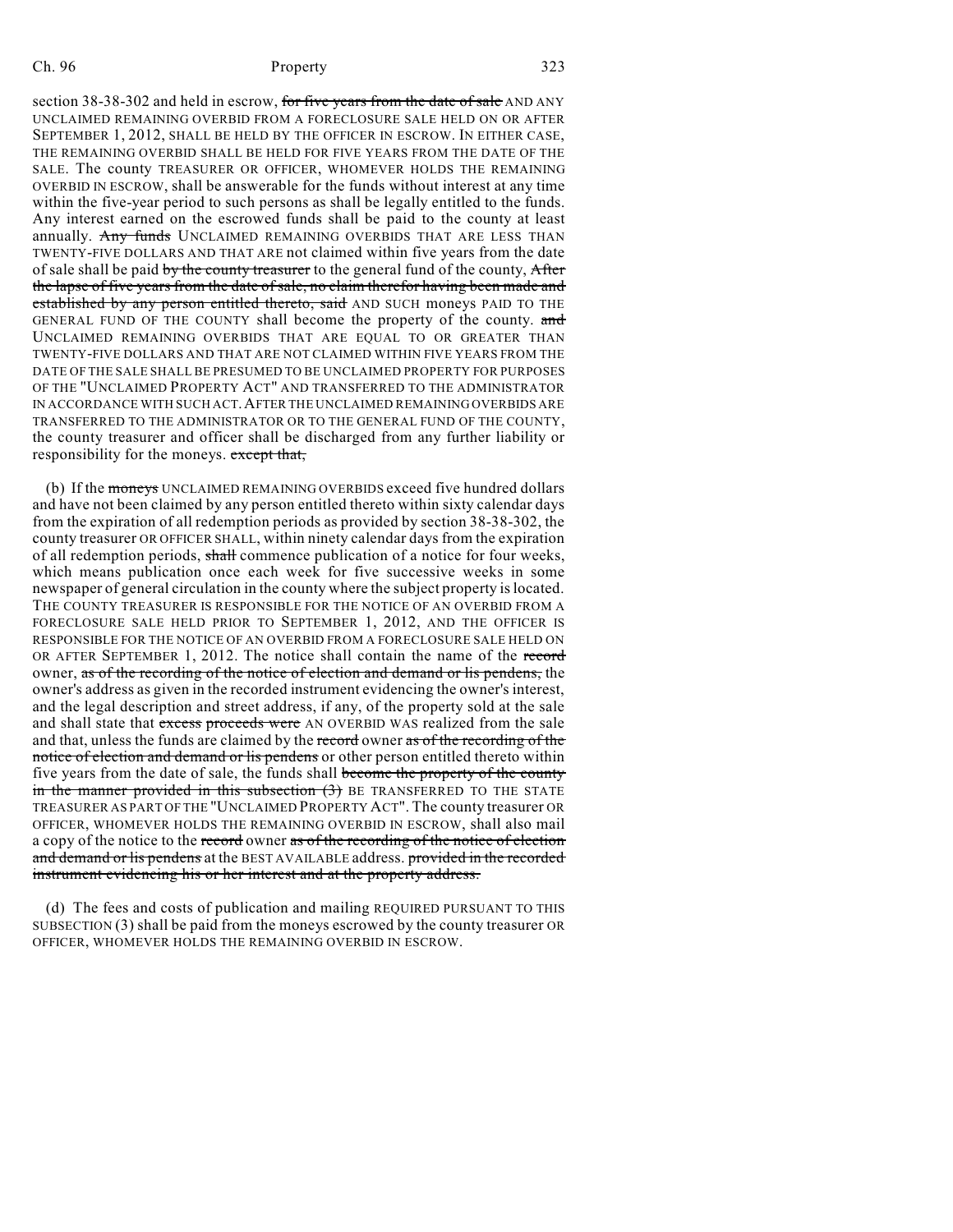(5) AS USED IN THIS SECTION, UNLESS THE CONTEXT OTHERWISE REQUIRES, "OWNER" MEANS THE RECORD OWNER OF THE PROPERTY AS OF THE RECORDING OF THE NOTICE OF ELECTION AND DEMAND OR LIS PENDENS.

**SECTION 11.** In Colorado Revised Statutes, 38-38-302, **amend** (1) (e) as follows:

**38-38-302. Redemption by lienor - procedure.** (1) **Requirements for redemption.** A lienor or assignee of a lien is entitled to redeem if the following requirements are met to the satisfaction of the officer:

(e) The lienor has attached to the notice of intent to redeem the original instrument AND ANY ASSIGNMENT OF THE LIEN TO THE PERSON ATTEMPTING TO REDEEM, or  $\alpha$  certified copy COPIES thereof, or in the case of a qualified holder, a copy of the instrument evidencing the lien and any assignment of the lien to the person attempting to redeem. If the original instrument is delivered to the officer, the officer shall return the instrument to the lienor and retain a copy.

**SECTION 12.** In Colorado Revised Statutes, **amend** 38-38-501 as follows:

**38-38-501. Title vests upon expiration of redemption periods - confirmation** deed. (1) Upon the expiration of all redemption periods allowed to all lienors entitled to redeem under part 3 of this article or, if there are no redemption periods, upon the close of the officer's business day eight business days after the sale, title to the property sold shall vest in the holder of the certificate of purchase or in the holder of the last certificate of redemption in the case of redemption. Subject to the right to cure and the right to redeem provisions of section 38-38-506 and subject to the provisions of section 38-41-212 (2), such title shall be free and clear of all liens and encumbrances junior to the lien foreclosed. No less than nine business days after the date of sale or, if later, the expiration of all redemption periods and upon receipt of a written request for issuance of the confirmation deed and receipt of NO EARLIER THAN TEN BUSINESS DAYS NOR LATER THAN FIFTEEN BUSINESS DAYS AFTER BOTH THE TITLE VESTS AND THE OFFICER HAS RECEIVED all statutory fees and costs, the officer shall execute and record a confirmation deed pursuant to section 38-38-502 or 38-38-503 to the holder of the certificate of purchase or, in the case of redemption, to the holder of the last certificate of redemption confirming the transfer of title to the property; EXCEPT THAT THE OFFICER SHALL EXECUTE AND RECORD A CONFIRMATION DEED PRIOR TO THE TENTH BUSINESS DAY AFTER TITLE VESTS, IF THE OFFICER HAS RECEIVED ALL STATUTORY FEES AND COSTS AND NOTICE FROM THE APPROPRIATE HOLDER THAT THE CERTIFICATE WILL NOT BE ASSIGNED. But under no circumstances shall the officer be required to issue a confirmation deed unless the officer has received an order authorizing the sale that meets the requirements of section 38-38-105 (2) (a). Failure of the officer to execute and record such deed or to record the deed within the time specified shall not affect the validity of the deed or the vesting of title.

(2) NOTWITHSTANDING ANY PROVISION OF LAW TO THE CONTRARY, AN OFFICER MAY NOT INCLUDE AN ASSIGNEE AS A GRANTEE IN A CONFIRMATION DEED, UNLESS:

(a) THE OFFICER HAS RECEIVED A COPY OF THE ASSIGNMENT EXECUTED IN ACCORDANCE WITH SECTION 38-38-403 WITHIN TEN BUSINESS DAYS AFTER TITLE